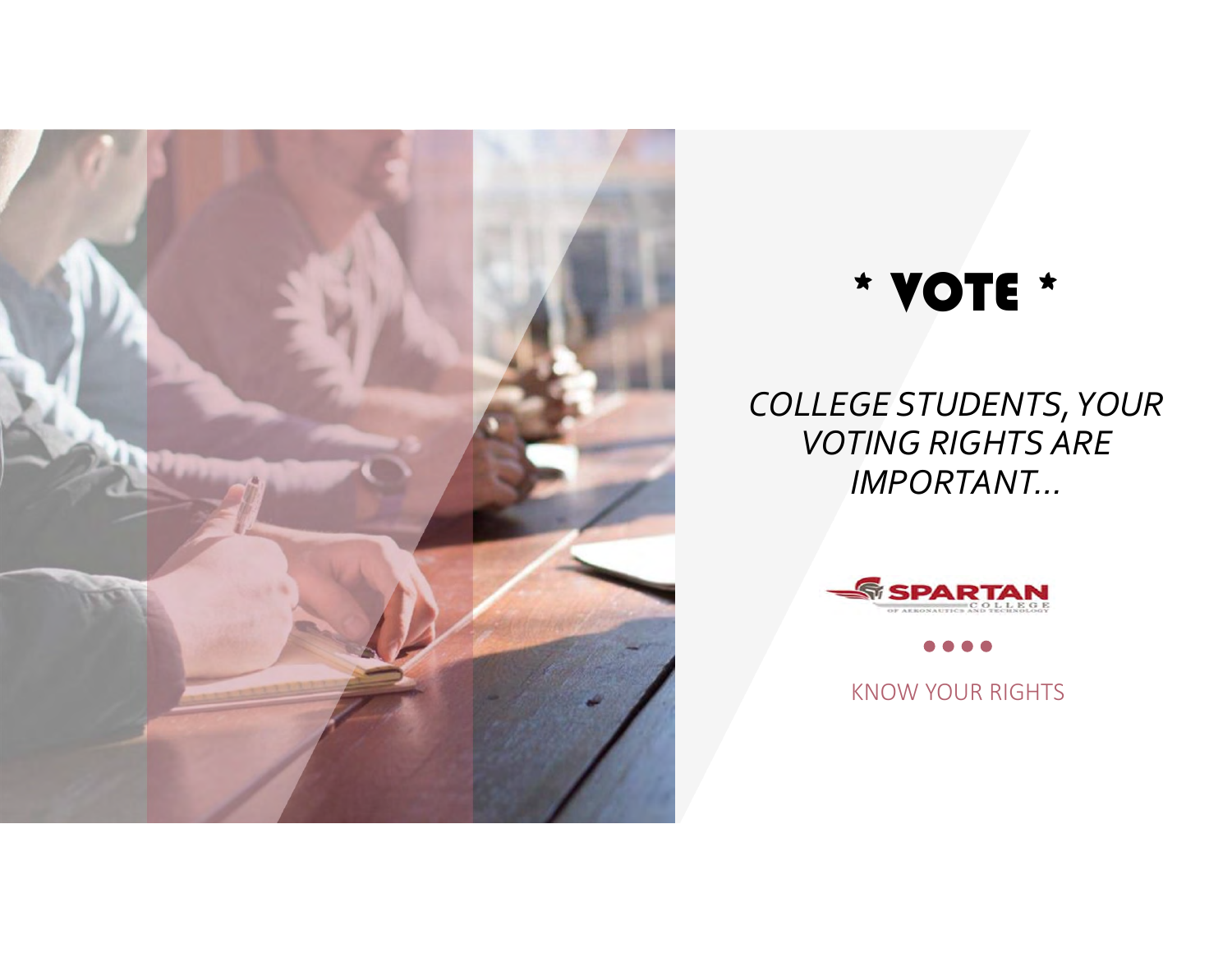### **Challenges to Student Voters**

If you're <sup>a</sup> college student, the result of elections can potentially have <sup>a</sup> huge impact on your everyday life but you can't make <sup>a</sup> difference in that outcome unless you actually vote. Of course, if you're <sup>a</sup> college student, and especially if you are an out‐of‐state college student, voting in college presents <sup>a</sup> few challenges.There is plenty of misinformation out there about how to register, making the process even harder. Luckily, all you have to do is equip yourself with the right knowledge to simplify the process. This document has all of the important information you'll need about your voting rights and registration necessities.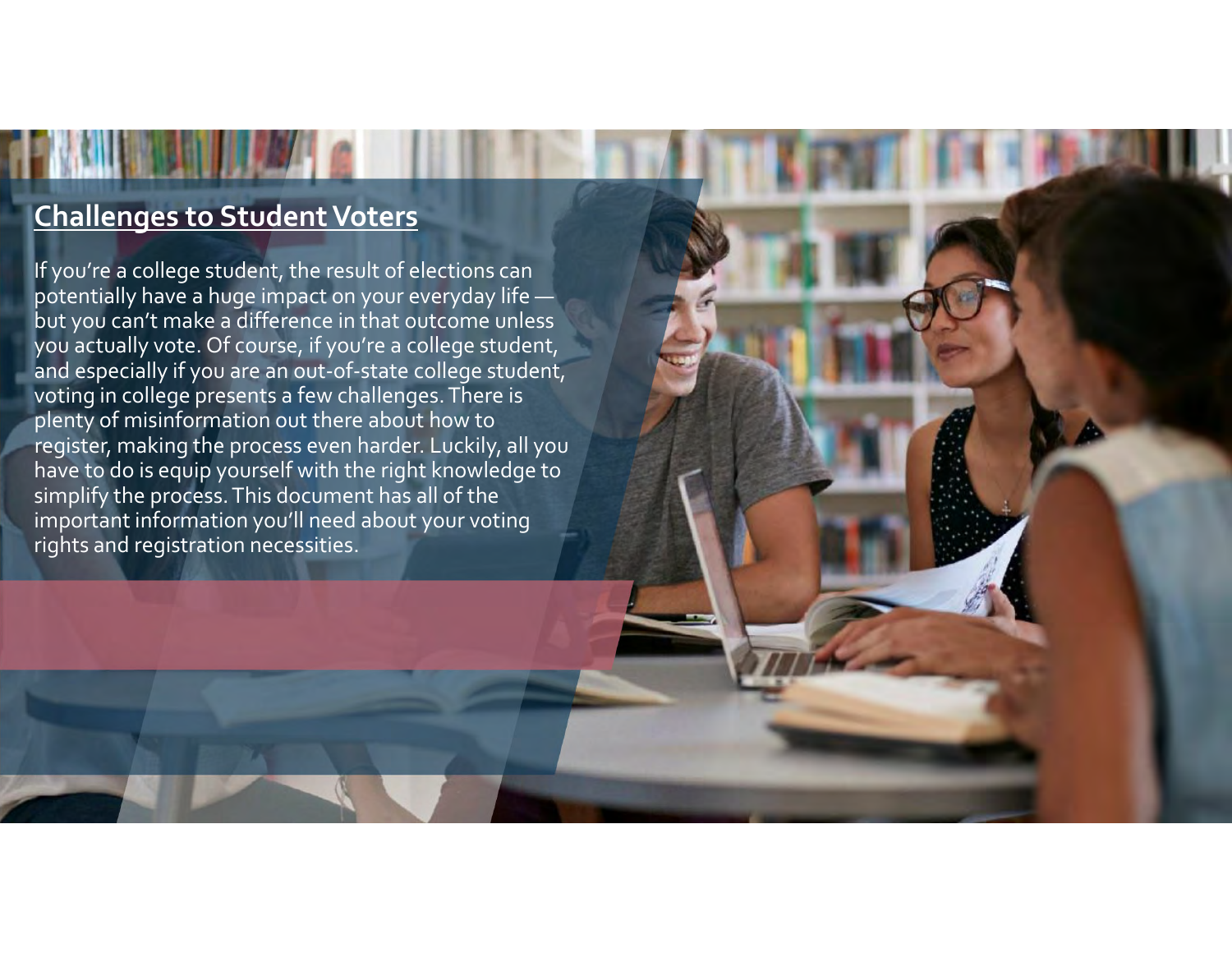#### **How toVote in College**

Taking time to register and then eventually vote may seem like <sup>a</sup> headache, but participating in our nation's democratic process is always worth the effort. To make it easier for busy students to vote, the governmen<sup>t</sup> allows them to send absentee ballots if they are still registered in their home state but are attending school out of state.

Absentee voters submit their ballots by mail before the election, allowing the vote to count in their state without having to travel to a hometown polling location.An out of state student can also decide to change their voter registration to their college's location, making it possible for them to vote in-person. As long as the student maintains a residence (permanent or temporary), they can register to vote. A student cannot, however, be registered in two places at once.

To vote, simply register in their home state or the state of their college. Before election day rolls around, students should also find their proper polling place. Those unsure of where they should vote can contact their state election office for more information.

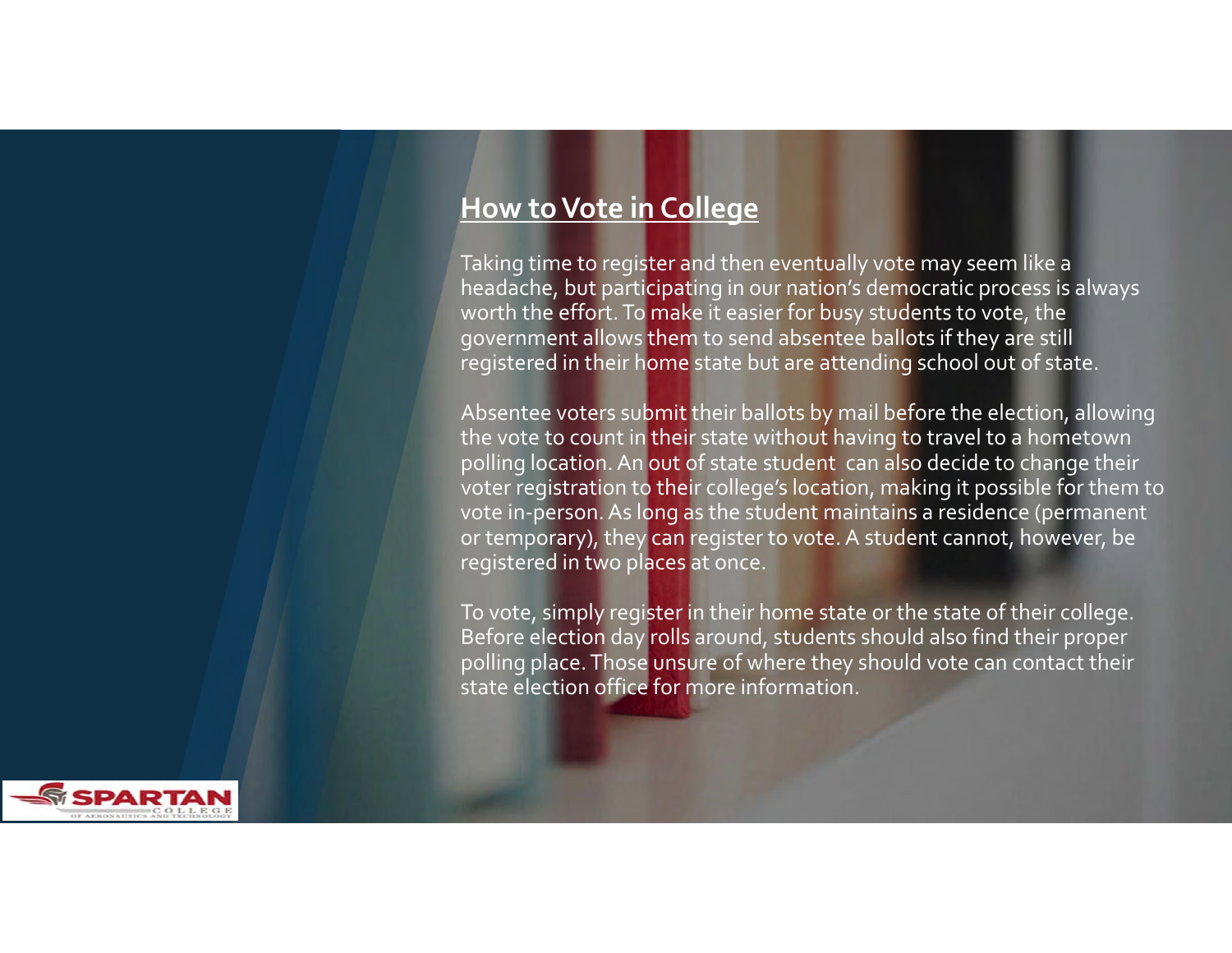## COLLEGEVOTING FAQ'S

- Q: Does Where I Register to Vote Affect My Federal Financial Aid?
- A:*No.*
- Q: If I Register to Vote in Another State, Can My Parents Still Claim Me on Their Taxes?
- A: *Yes, where you vote does will not impact your dependency status. Usually the IRS will consider you a dependent if your parents are paying for more than half of your expenses per year*
- Q: Do I have to Change My Drivers License if I Register to Vote?
- A: *Not necessarily, though depending on your state, you may need to present an official document with your name and current address on it. If your address has changed, you may need to provide your polling location with documentation that verifies your change of address. In most states, this documentation can be a utility bill or paycheck with your current address on it.*

#### Q: What Are the Requirements to Be Able to Vote?

- A: *The requirements for voting in local and federal elections vary by state, so students should check with their state election office to learn more. Most states, however, have similar requirements. All states allows absentee voting. All voters must be at least 18 years of age, although some states make it possible for 17‐ year‐olds to vote in primary elections if their birthday falls before the general election. All voters must be U.S. citizens.*
- How Long Must You Live in a State to Be Able to Register to Vote?
- A: *Rules about length of residency are set by individual states. According to USA.gov, Colorado, Indiana, and Montana require voters to have lived in their voting precinct for at least 30 days prior to the upcoming election. If an election is taking place soon after a student moves to a new state, they may want to consider staying registered in their home state for that election.*

4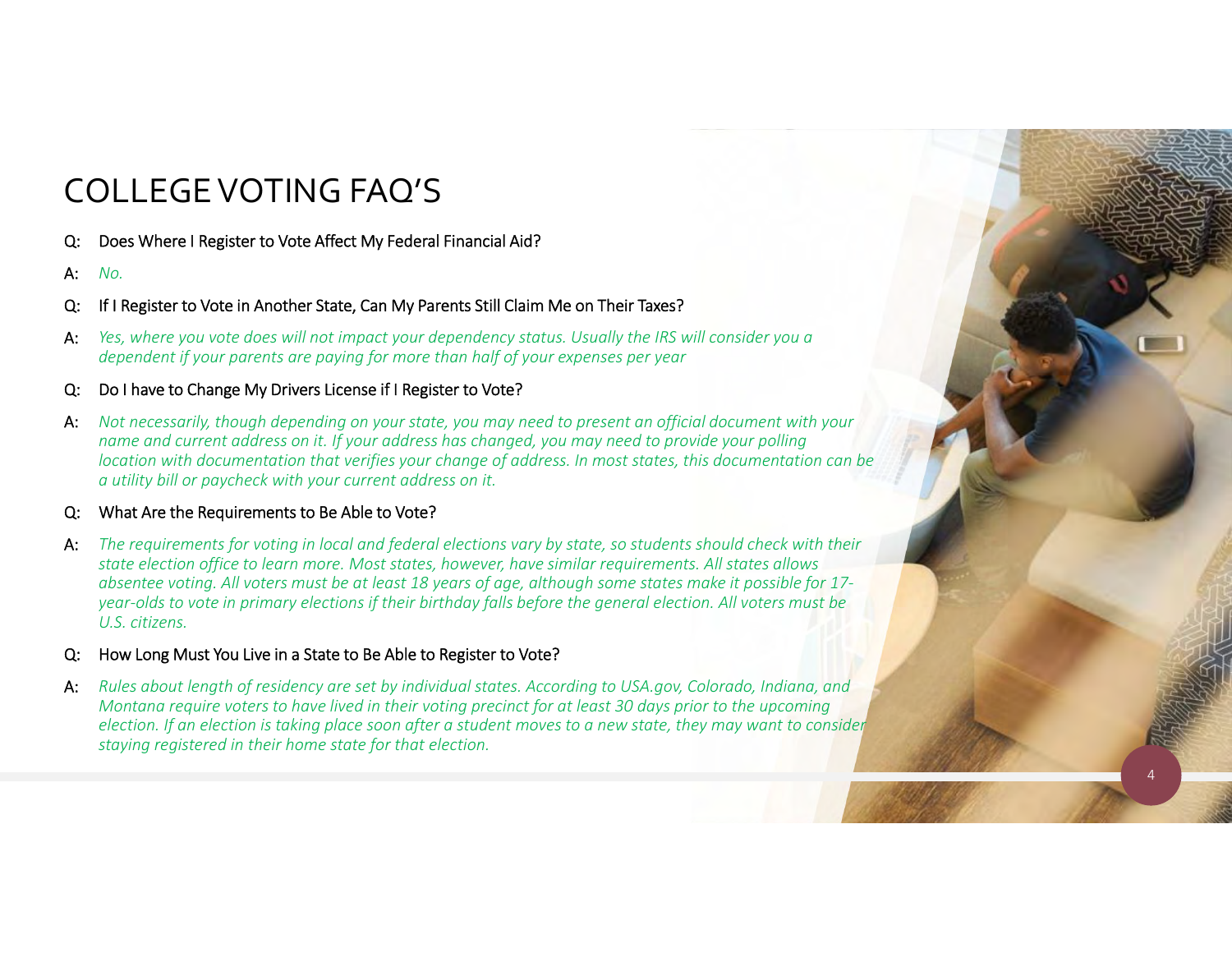

Additional Rules or Regulations may Apply for Students with Special Circumstances, voting in local and federal elections vary by state, students should check with their state election office. Or, go to USA.gov

- ❖ Homeless
- Domestic Violence and Sexual Assault Survivor
- Disability
- Mental Health
- Military (Active Duty)
- EX‐Offender

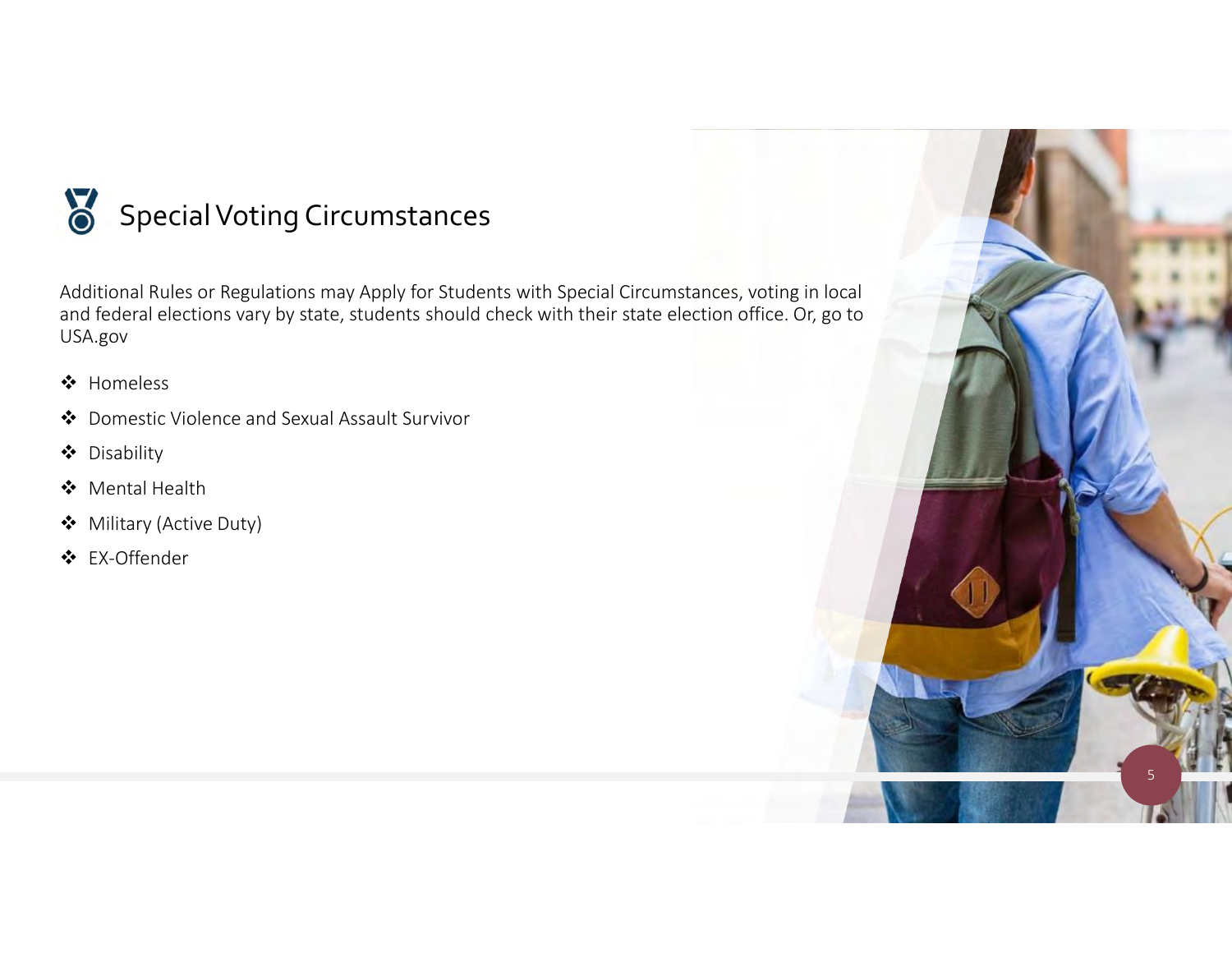# VOTING RESOURCE'S

- $\blacksquare$  Fair Elections Legal Network ( http://fairelectionsnetwork.com/students/ ) Information about voting in college laws in various states.
- п. Generation Progress ( http://genprogress.org/issues/voting-rights/view/ ) Organization that work with students on campus to promote political and social activism.
- п. Can I Vote ( https://www.nass.org/can-i-vote ) U.S. Map by State to locate polling stations, ID's required, and information on absentee voting.
- Rock the Vote (https://www.rockthevote.org/ ) Register to vote and information about the candidate and/or issues being voted on.
- п. U.S. Election Assistance Committee (https://www.eac.gov/) Comprehensive information about voting rules and regulations. Register to vote.
- USA.gov (www.usa.gov) Official U.S. Government website, Voting and Election information, Register to vote, and Rules and Regulations.